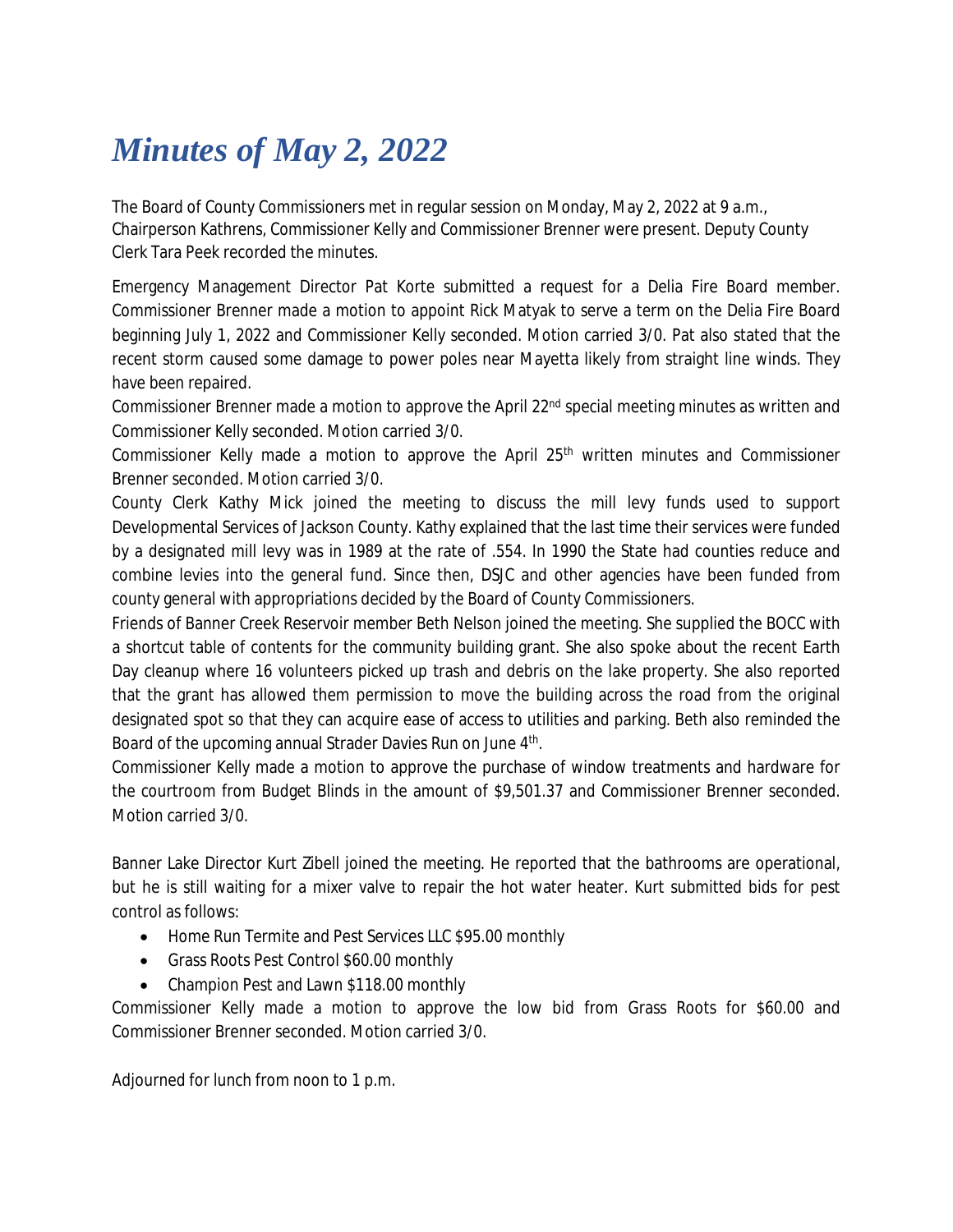Jackson County Communities That Care Coalition joined the meeting. They have requested a \$15,000.00 appropriation from the alcohol tax prevention funds. RVHS Superintendent Aaric Davis, HHS Superintendent Bob Davies, JHHS Superintendent Jim Howard, HHS Principal Wittmer, sponsors Sherri Dibbern, Debbie Harshaw and Ashley Wick attended with the students. Students represented each school through their involvement with JCYC, RESIST and SAFE. The students reported doing programs like sticker shock, seatbelt checks, red ribbon week and tutoring with younger students. The schools were also able to participate in KDOT's ThinkFast interactive program. Holton High School student Lorna Smith serves on the state SAFE board and assisted with planning the conference. Holton High School student Dalton Ent serves on the RESIST board on the national level. Other students who presented were Kylee Dieckmann, Sadie Raborn, Morgan Davis, KJ Miller, Abby Everts and Jalen Gaston. Aaric Davis thanked the Board for their support and added that not only does the program prevent unsafe activities, but also allows leadership and civic opportunities for the students. Chairperson Kathrens thanked the students for coming in to present.

Hamm Quarry representatives Ramon Ramirez and Lexi Anderson joined the meeting to discuss the Soldier Quarry. Ramon explained that the crushing crew is on a rotation and will likely return in January to the Soldier site. They have sold 30,000 tons so far and have 65,000 tons crushed and ready. The county had shown interest in prepaying for a stockpile of rock to prevent shortages during construction season. Ramon stated that they can come back early to crush if necessary but that they wanted to sell to everyone and not limit others by saving rock for the county. He also added that the Onaga site will begin crushing soon and Nemaha County will use less of the Soldier Quarry once that takes place. Chairperson Kathrens stated his appreciation for Ramon's reassurance of rock availability.

Road and Bridge Superintendent Eric Fritz and Public Works Director Scott Kieffaber joined the meeting. Fuel bids were presented as follows:

- FnF Petroleum \$38,832.00
- Haag Oil Company \$36,525.00

These bids are for diesel only as they are still trying to drain the unleaded tank for repair. Commissioner Kelly made a motion to approve the Haag Oil bid for \$36,525.00 and Commissioner Brenner seconded. Motion carried 3/0. Scott reported that they had received the federal exchange monies in the amount of \$101,445.85. He suggested using the funds for equipment, possibly a tracked Uni-Loader. He will seek bids. Eric reported that the dust control on 142 Road from the highway to W Road is complete. They continued south on W Road to deplete the load. Eric added that he will use a full rate on T Road from 142 to 166 Road, all 3 miles of Spring Road and the selected 3 miles of 254 Road. He reported that a driveway issue on 134 Road will be done tomorrow and the I Road bridge was delayed but should start later this week.

Youth Services Director Brooke Smith joined the meeting to discuss new office space and security equipment needed. Currently her staff use a substation of the Sheriff in Wamego for services provided in Wabaunsee and Pottawatomie Counties and the administrative county is paying the monthly rent. July 1<sup>st</sup> the 2<sup>nd</sup> Judicial District will start their new grant year and Brooke has acquired a new space to rent that Youth Services and Community Corrections can share. She also requested approval to purchase a security system for the new space. Commissioner Kelly made a motion to approve the purchase of a Secure Wave system for the amount of \$7,595.00 and Commissioner Brenner seconded. Motion carried 3/0.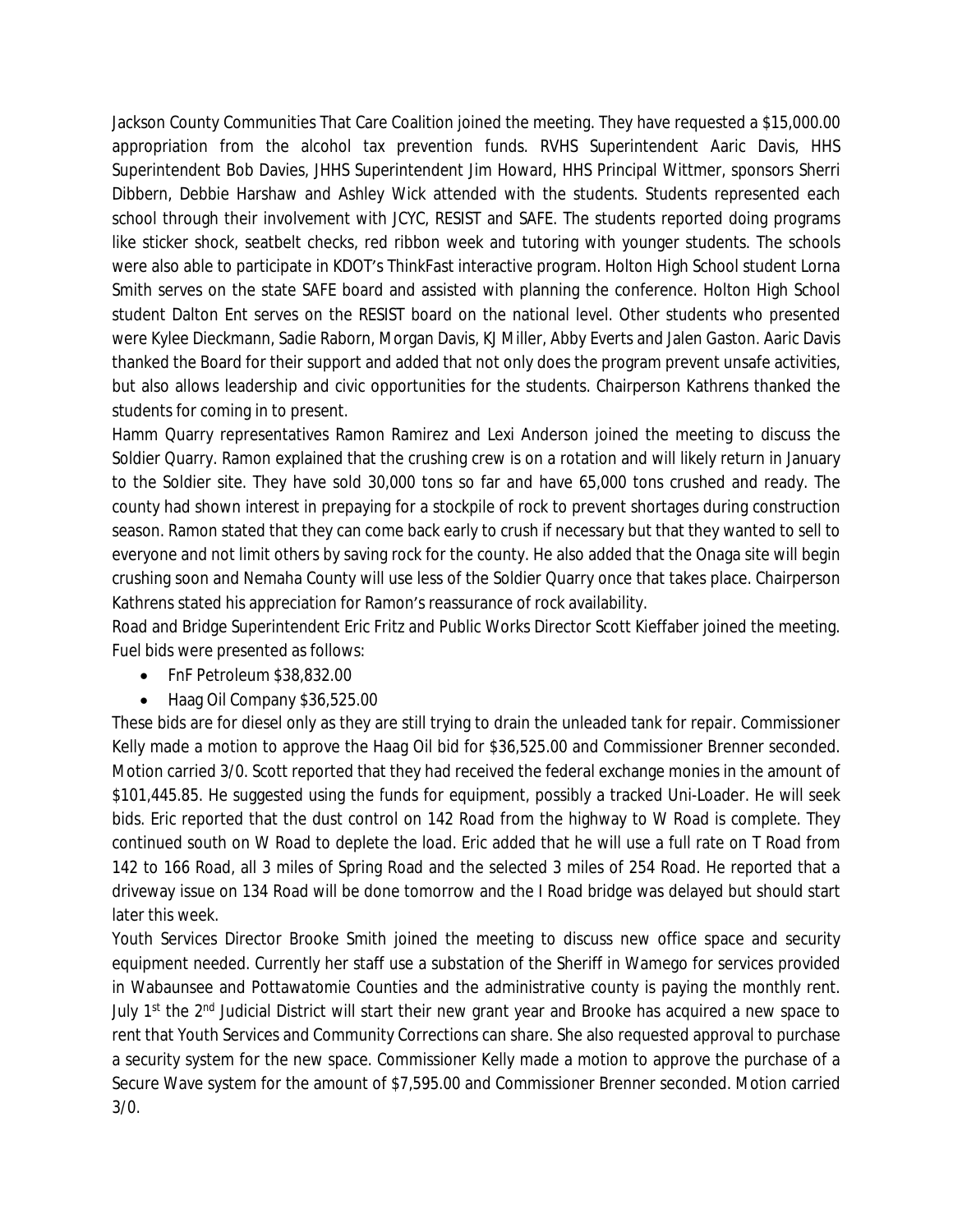At 2:34 p.m. Commissioner Kelly made a motion to enter into executive session for attorney client privilege with Lee Hendricks and Commissioner Brenner seconded. Motion carried 3/0. Session reopened at 2:40 p.m.

Sheriff Tim Morse, Undersheriff Darrel Chapman and Captain Scott Morris joined the meeting to present the Sheriff's Office budget request for 2023. Darrel presented a pay study comparing other county pay plans to Jackson. The pay plans use years of experience and rank to determine pay. His slideshow included starting pay, average pay and the pay ranges. Shawnee County was reported to use performance and longevity to determine its wages. The data was for deputies and detectives as detectives are also certified deputies. It was noted that the \$1.50 per hour increase implemented by the county last year for corrections and dispatch workers was appreciated and did help to fill and retain employees in those positions. Shawnee County was reported to have increased pay by 15% for its deputies. Sheriff Tim Morse discussed how having quality employees equals a safe community. He requested pay increases as follows:

- \$1.53 per hour for 4 detectives
- \$1.50 per hour for 2 Captains
- \$1.53 per hour for patrol deputies
- \$1.42 per hour for dispatchers
- \$1.50 per hour for Undersheriff
- \$.50 per hour for corrections
- \$1.00 per hour for office administrators
- \$1.00 per hour for maintenance
- \$.50 per hour for janitorial

He stated that these wage increases would total \$133,845.00. Commissioner Kelly asked what the income from the jail is yearly so that he can explain to county patrons. Sheriff Morse stated that it varies around \$800,000.00 and that he uses those funds to purchase vehicles, equipment and building improvements.

Captain Scott Morris discussed the benefits of offering KP&F versus KPERS retirement for law enforcement employees. He stated that this would make the county more attractive in recruitment and retention of employees. He discussed the proactive style of enforcement that Jackson County implements and the higher stress levels of the type of work. KP&F retirement offers a lower retirement age and death/disability coverage. They have contacted KPERS to start a study to get cost estimates for switching.

| Company | l O                                                 | Sec/Twp/Rng | Address | Date          |
|---------|-----------------------------------------------------|-------------|---------|---------------|
|         | Telcom Construction   Bore under T4 from   18/7/16E |             | 21914   | T4 03/15/2022 |
|         | pedestal to house                                   |             | Road    |               |

Signed the following Occupy County Right of Way petitions:

Signed the following Purchase Orders:

| - | ۰. | $\sim$ | _____ | ___ |
|---|----|--------|-------|-----|
|   |    |        |       |     |